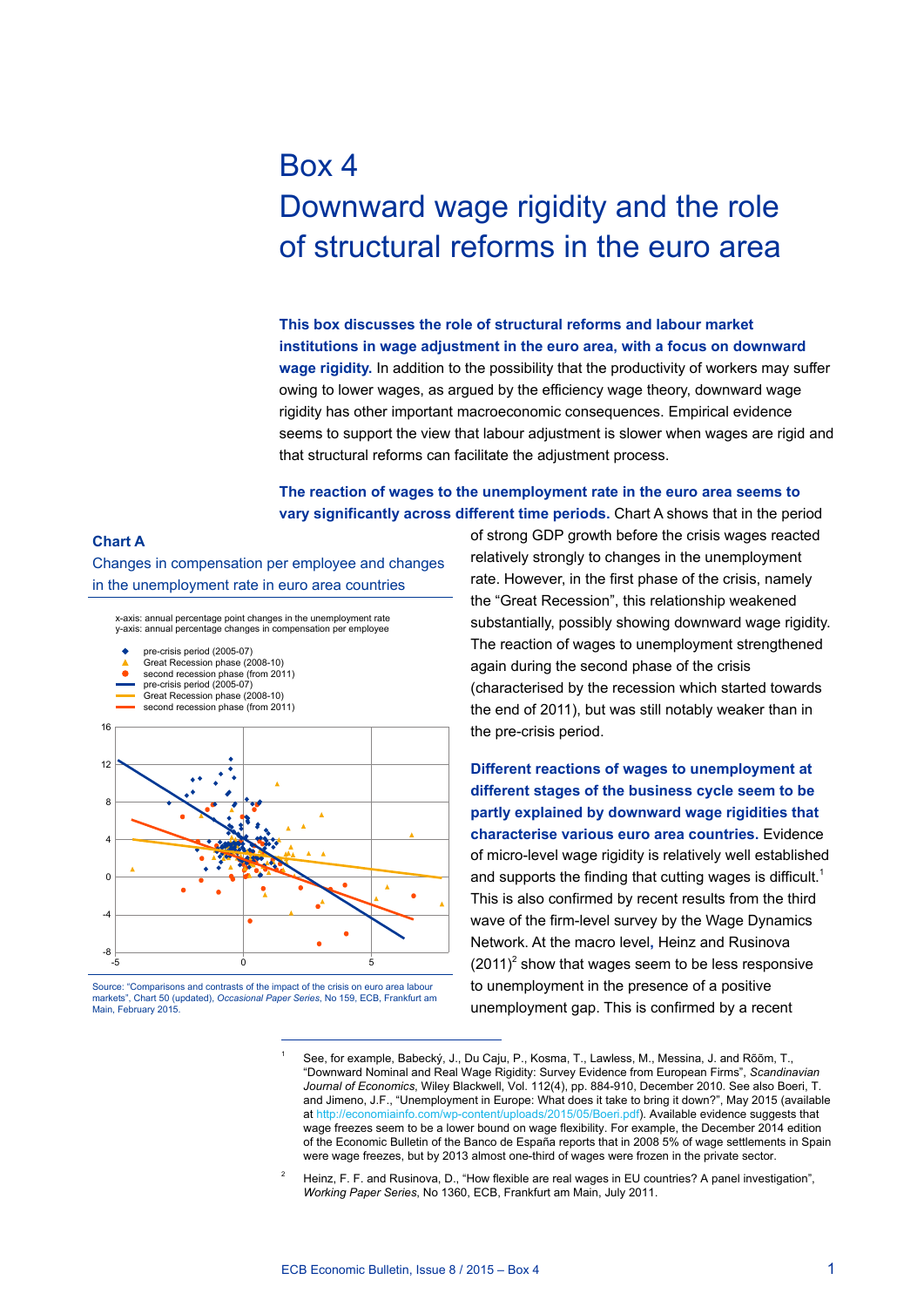#### **Chart B**

Time path of the downward wage rigidity parameter for the euro area



Source: Anderton and Bonthuis (2015).

Notes: The parameter indicates the extent to which the response of nominal wage growth to changes in unemployment is dampened during economic downturns (based on panel regressions pooling the data across euro area countries). The more positive the narameter, the weaker the response of wages to unemployment during downturns parameter, the weaker the response of wages to unemployment during downturns. The time path of the parameter is derived from rolling regressions.

study by Anderton and Bonthuis (2015)<sup>3</sup>, which shows a lower downward responsiveness of wages to higher unemployment during downturns. Chart B shows the time path of the wage rigidity parameter estimated in Anderton and Bonthuis (2015) which also seems consistent with the information in Chart A, as both suggest evidence of downward wage rigidity which weakened as the crisis became more protracted.

# **Labour market institutions seem to play an**

**important role in wage adjustment.** The table provides an overview of the wage bargaining characteristics of euro area labour markets and confirms substantial cross-country heterogeneity in labour market institutions in the euro area countries. Some of them, such as the Baltic States, are usually defined as "flexible", given their decentralised wage bargaining process and relatively low trade union density. However, many other euro area countries are characterised by a strong trade union presence (e.g. Belgium, Malta and Finland), a high

#### **Table**

Wage bargaining characteristics in euro area countries in 2014 and developments since 2007

| <b>Country</b> | <b>Union density</b>             | <b>Coordination of wage</b><br>bargaining | The dominant level(s) at which<br>wage bargaining takes place | <b>Minimum wage setting</b>   |
|----------------|----------------------------------|-------------------------------------------|---------------------------------------------------------------|-------------------------------|
| Belgium        | 55* $\sqrt{2}$                   | $5 \leftrightarrow$                       | $5 \leftrightarrow$                                           | $3 \leftrightarrow$           |
| Germany        | $18^*$ $\lambda$                 | $4 \leftrightarrow$                       | $3 \leftrightarrow$                                           | $1 \leftrightarrow$           |
| Estonia        | $7**\searrow$                    | 1 <sup>2</sup>                            | $1 \leftrightarrow$                                           | $3 \leftrightarrow$           |
| Ireland        | $34*$ 7                          | 1 <sup>2</sup>                            | $1 \searrow$                                                  | $6^* \leftrightarrow$         |
| Greece         | $22^*$ $\lambda$                 | $\overline{2}$<br>$\Delta$                | 2 <sub>1</sub>                                                | 8<br>↗                        |
| Spain          | $17^*$ 7                         | 3<br>$\Delta$                             | $3 \leftrightarrow$                                           | 8<br>↗                        |
| France         | $8*$<br>$\overline{\phantom{a}}$ | 2 $\leftrightarrow$                       | $3 \leftrightarrow$                                           | $8 \leftrightarrow$           |
| Italy          | $37^*$ 7                         | $3 \leftrightarrow$                       | $3 \leftrightarrow$                                           | $1 \leftrightarrow$           |
| Cyprus         | $45^*$ $\lambda$                 | 2 $\leftrightarrow$                       | $2 \leftrightarrow$                                           | 7 $\leftrightarrow$           |
| Latvia         | $13**$ $\lambda$                 | $1 \leftrightarrow$                       | $1 \leftrightarrow$                                           | 8<br>$\overline{\phantom{a}}$ |
| Lithuania      | $9**$                            | $1 \leftrightarrow$                       | $1 \leftrightarrow$                                           | $5 \leftrightarrow$           |
| Luxembourg     | $33**$ $\searrow$                | 2 $\leftrightarrow$                       | $2 \leftrightarrow$                                           | $7 \leftrightarrow$           |
| Malta          | $53**$ $\searrow$                | 2 $\leftrightarrow$                       | $1 \leftrightarrow$                                           | $7 \leftrightarrow$           |
| Netherlands    | $18^*$ $\lambda$                 | $4 \leftrightarrow$                       | $3 \leftrightarrow$                                           | 7 $\leftrightarrow$           |
| Austria        | $27^*$ $\lambda$                 | $4 \leftrightarrow$                       | $3 \leftrightarrow$                                           | $2 \times$                    |
| Portugal       | $19**$ $\searrow$                | $2 \leftrightarrow$                       | $3 \leftrightarrow$                                           | $8^* \leftrightarrow$         |
| Slovenia       | $21^*$ $\lambda$                 | 3<br>$\mathbf{v}$                         | $3 \searrow$                                                  | $7 \leftrightarrow$           |
| Slovakia       | $13^*$ $\lambda$                 | 3<br>↗                                    | $2 \leftrightarrow$                                           | 8<br>↗                        |
| Finland        | $69*$ $\sqrt{ }$                 | 5<br>↗                                    | $4 \times$                                                    | 2 <sub>1</sub>                |

Sources: Jelle Visser, ICTWSS: Database on Institutional Characteristics of Trade Unions, Wage Setting, State Intervention and Social Pacts in 51 countries between 1960 and<br>2014, version 5.0, Amsterdam Institute for Advanc

Notes: The data refer to 2014 unless otherwise indicated (data marked \* refer to 2013 and those marked \*\* refer to 2012). For further details, see the codebook at http://www.uvaaias.net/208. The arrows show the direction of changes compared with 2007. Union density is net union membership as a proportion of wage and salary earners in employment.<br>Coordination of wage bargaining ranges from 5 = cen bargaining takes place ranges from 5 = central or cross-industry-level bargaining to 1 = local or firm-level bargaining. Minimum wage setting ranges from 0 = no statutory minimum<br>wage, no sectoral or national agreements to

<sup>3</sup> Anderton, R. and Bonthuis, B., "Downward Wage Rigidities in the Euro Area", *GEP Research Paper Series*, No 15/09, University of Nottingham, July 2015.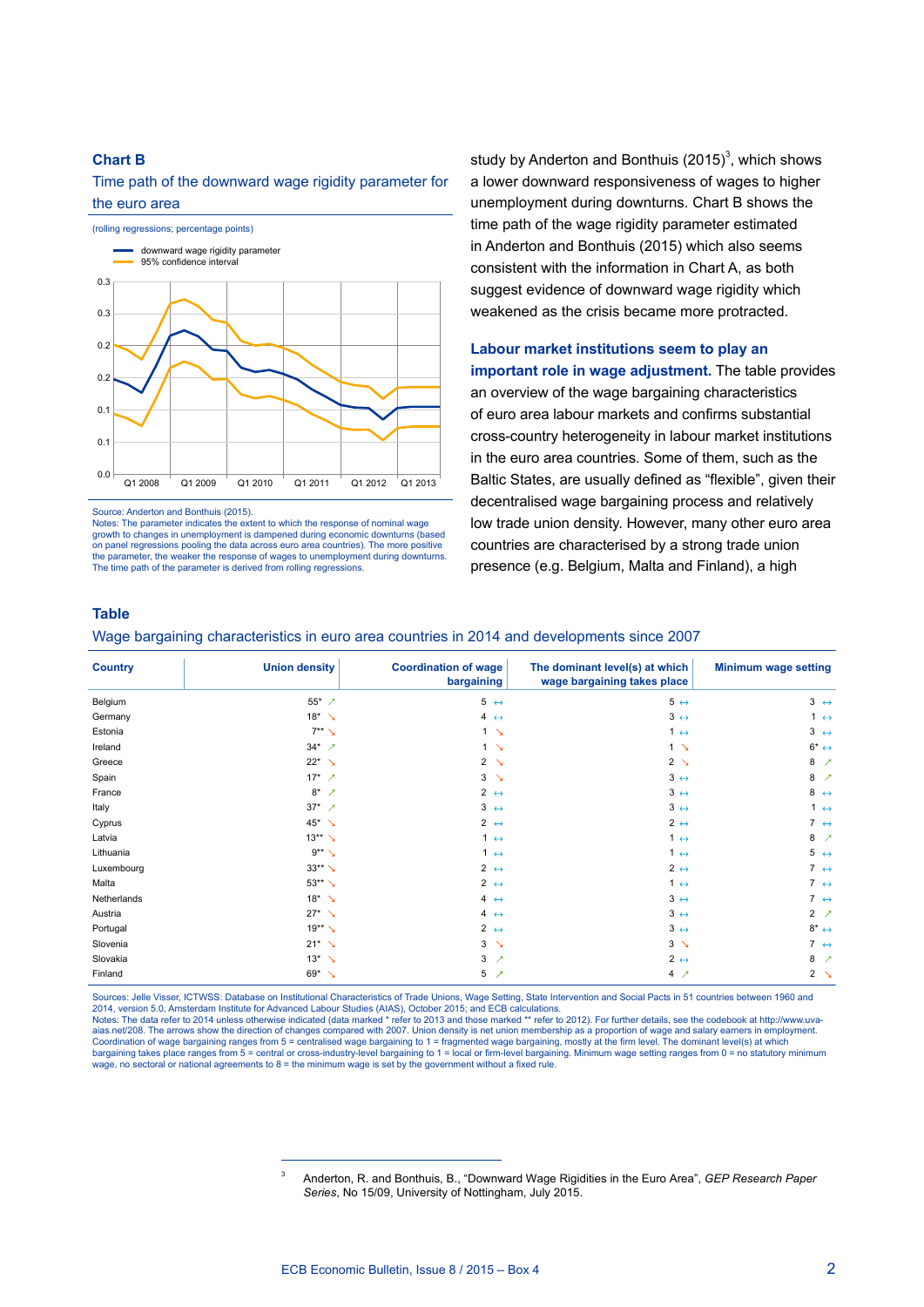

# **Chart C** Employment protection legislation

Source: OECD

Notes: The countries are ordered by their rankings in 2013. Data are based on synthetic indicators of how strictly labour markets are regulated (e.g. notice periods, severance payments and the use of temporary contracts). Although the indicator does not capture all the factors which may affect regulation, it provides a reasonable indication of rigidities that can be compared across countries. A higher value denotes stricter regulation. The euro area average consists of countries which are members of the OECD and for which values are available.

degree of coordination of wage bargaining processes (e.g. Belgium, Germany, the Netherlands, Austria and Finland) and minimum wage setting (e.g. Greece, Spain, France, Latvia, Portugal and Slovakia). Together with economy-wide indexation schemes and strict employment protection legislation (see Chart C), this may result in downward wage rigidities.

**Euro area countries, especially those more affected by the crisis, implemented comprehensive structural reform programmes.** This is confirmed by the changes in employment protection legislation (see Chart C), where labour market reforms were mainly implemented by countries under stress. These reforms included decentralisation of collective wage bargaining with more firm-level bargaining, decreases in automatic wage indexation schemes, fewer collective agreements, increased flexibility of working time arrangements and a reduction in firing and hiring costs (see also Article 1, Box 2).

**Labour market reforms have the potential to increase the responsiveness** 

**of wages to economic slack.** Anderton and Bonthuis (2015), for example, find that in the presence of strict employment protection legislation and strong union coverage, wages can be less responsive to unemployment. Therefore, reductions in these indicators during the crisis may also partly explain the decline in downward wage rigidity in Charts A and B. $^4$  For example, Font et al. (2015) $^5$  explain that the responsiveness of real wages to unemployment in Spain seems to have increased after the implementation of labour market reforms in 2012-13. They also find that wage pro-cyclicality is lower for long tenured individuals, those with permanent contracts and older workers, who are more protected against wage adjustments in economic downturns. Additionally, Martin and Scarpetta  $(2012)^6$  provide evidence that labour market regulations affect a number of other propagation channels, such as labour reallocation and even productivity (see also Box 5), which can affect wage evolution indirectly.

**Obtaining strong empirical evidence on the effects of some types of reform is challenging, particularly when looking at the evolution of aggregate wage data.**  Difficulties arise, for example, in disentangling the impact on wages of reforms from the impact of changes in the composition of employment and fiscal consolidation.

<sup>4</sup> Charts A and B show an apparent decline in the degree of downward wage rigidity as the crisis became more protracted. This could be partly due to the wave of labour market reforms in many euro area countries during the crisis – sometimes associated with looser employment protection legislation, etc. – which may have increased the downward pressure on wages. However, other factors, such as fiscal consolidation, may have played a role.

<sup>5</sup> Font, P., Izquierdo, M. and Puente, S., "Real wage responsiveness to unemployment in Spain: asymmetries along the business cycle*", IZA Journal of European Labor Studies,* Springer, 4:13, June 2015.

<sup>6</sup> Martin, J.P. and Scarpetta, S., "Setting it Right: Employment Protection, Labour Reallocation and Productivity", *De Economist*, Springer, Vol. 160(2), pp. 89-116, June 2012.